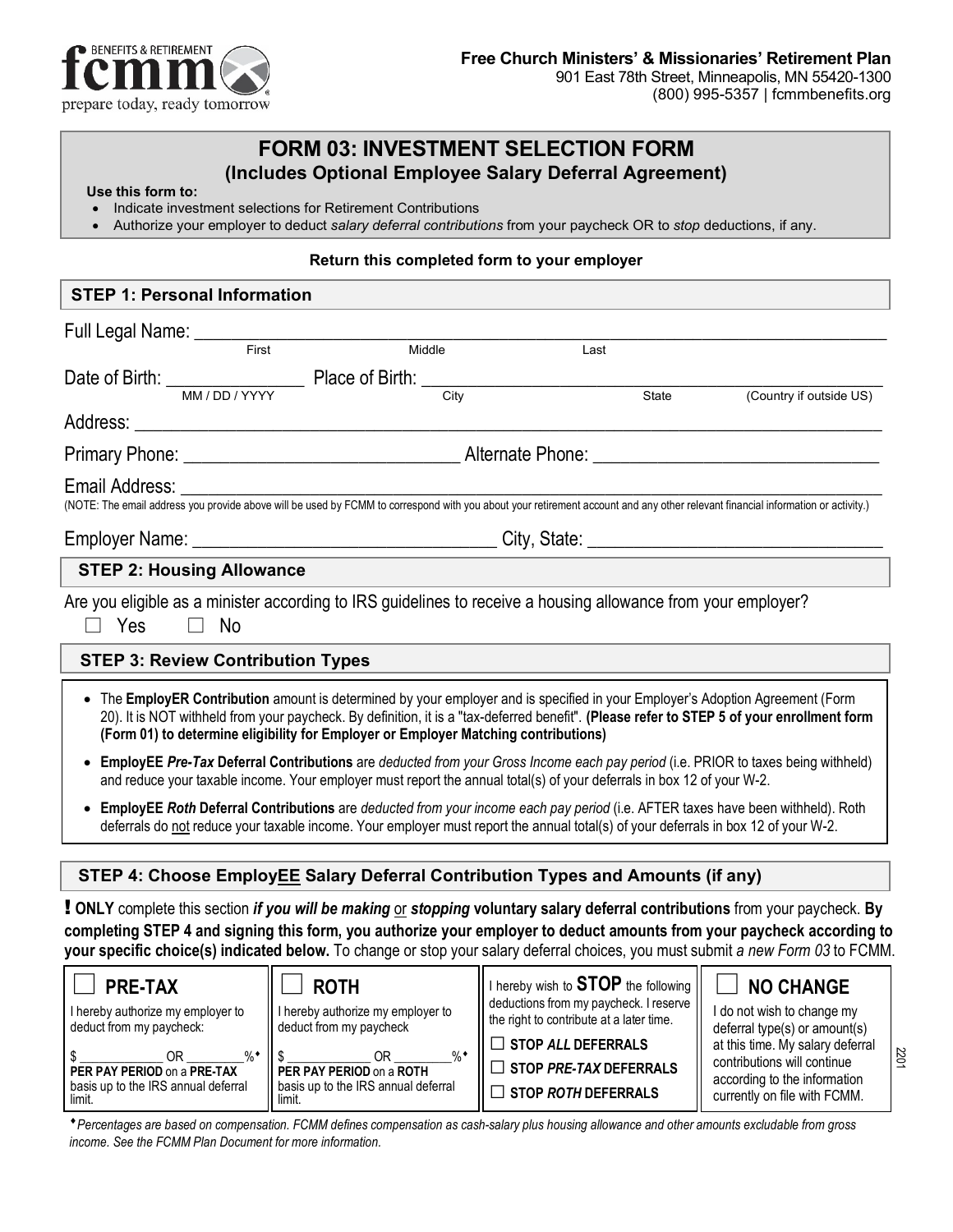## **FORM 03: INVESTMENT SELECTION FORM** (PAGE 2)

## ☛ **Know Your Limits - IRS Code Sections 402(g) and 415(c) Contribution Limits**

The IRS limits the amounts that can be contributed to retirement plans annually.

- The **overall limit** [415(c)] is the total of employer and employee salary deferral contributions. *Your personal limit is capped at the lesser of* the IRS stated dollar amount or your includible compensation (excludes housing allowance).
- The employee **salary deferral limit** [402(g)] covers all pre-tax and Roth deferrals to all 403(b) and 401(k) plans.
- The **age 50 catch-up limit** [414(v)] allows Members who turn age 50 or older during the calendar year to make additional deferral contributions up to the catch-up limit.

For current year information, please visit the homepage of the FCMM website.

#### **STEP 5: Choose Your Investments**

#### *PART A* **– Select where you want your contributions invested.**

| $\Box$ The investment allocation below<br>is new or replaces my allocations<br>currently on file. | $\Box$ Use my investment allocation<br>currently on file with FCMM. (Skip to<br>STEP 6) | NOTE: Refer to Form 31 for<br>descriptions of each investment<br>Option |
|---------------------------------------------------------------------------------------------------|-----------------------------------------------------------------------------------------|-------------------------------------------------------------------------|
| % applied to FCMM Lifetime Fund (Option C)*                                                       | *Transfers of Option C funds are limited to once per year before age 59 $\frac{1}{2}$   |                                                                         |
| % applied to FCMM Managed Stock Fund (Option D)                                                   |                                                                                         |                                                                         |
|                                                                                                   | % applied to FCMM Managed Bond/Income Fund (Option E)                                   |                                                                         |
| % applied to American Funds (Option F)                                                            | Please also complete Form 04: PARTICIPANT INVESTMENT SELECTION-AMERICAN FUNDS           |                                                                         |
| % applied to Vanguard Funds (Option G)                                                            | <b>Please also complete Form 05: PARTICIPANT INVESTMENT SELECTION—VANGUARD FUNDS</b>    |                                                                         |

**\_\_\_\_\_** % applied to Adjustable Rate Investment Certificate with CIF **(Option H) Please also complete Form 06: PARTICIPANT INVESTMENT SELECTION—CHRISTIAN INVESTORS FINANCIAL (CIF)** 

**\_\_\_\_\_** % applied to Self-Selected Mutual Funds – Biblically Responsible Funds **(Option J) Please also complete Form 07**: PARTICIPANT INVESTMENT SELECTION—BIBLICALLY RESPONSIBLE FUNDS.

**\_\_\_\_\_ % Total must equal 100%**

#### *PART B* **– Indicate to which contribution type(s) the investment allocation applies**

| The investment allocation in STEP 5A, can apply to one or more of the Contribution Types made to your FCMM account.<br>Please select the types of contributions for which the investment allocation in 5A applies.                                                                                                                                                          |                                                                                                                                                                                                     |  |  |  |  |
|-----------------------------------------------------------------------------------------------------------------------------------------------------------------------------------------------------------------------------------------------------------------------------------------------------------------------------------------------------------------------------|-----------------------------------------------------------------------------------------------------------------------------------------------------------------------------------------------------|--|--|--|--|
| If no box is checked, the form will apply to ALL contribution types made to your account.                                                                                                                                                                                                                                                                                   |                                                                                                                                                                                                     |  |  |  |  |
| $\Box$ Apply investment allocations in <b>PART A</b> to ALL contribution types made to my FCMM Retirement Plan account.<br><b>OR</b><br>The allocations in <b>PART A</b> only apply to the following <b>contribution type(s)</b> :<br>$\Box$ Employer contributions<br>$\Box$ Employee pre-tax salary deferral contributions<br>Employee Roth salary deferral contributions | <b>NOTE:</b><br>If you want each contribution type invested<br>differently, you must check the applicable box<br>to the left and submit a separate copy of this<br>page for each contribution type. |  |  |  |  |